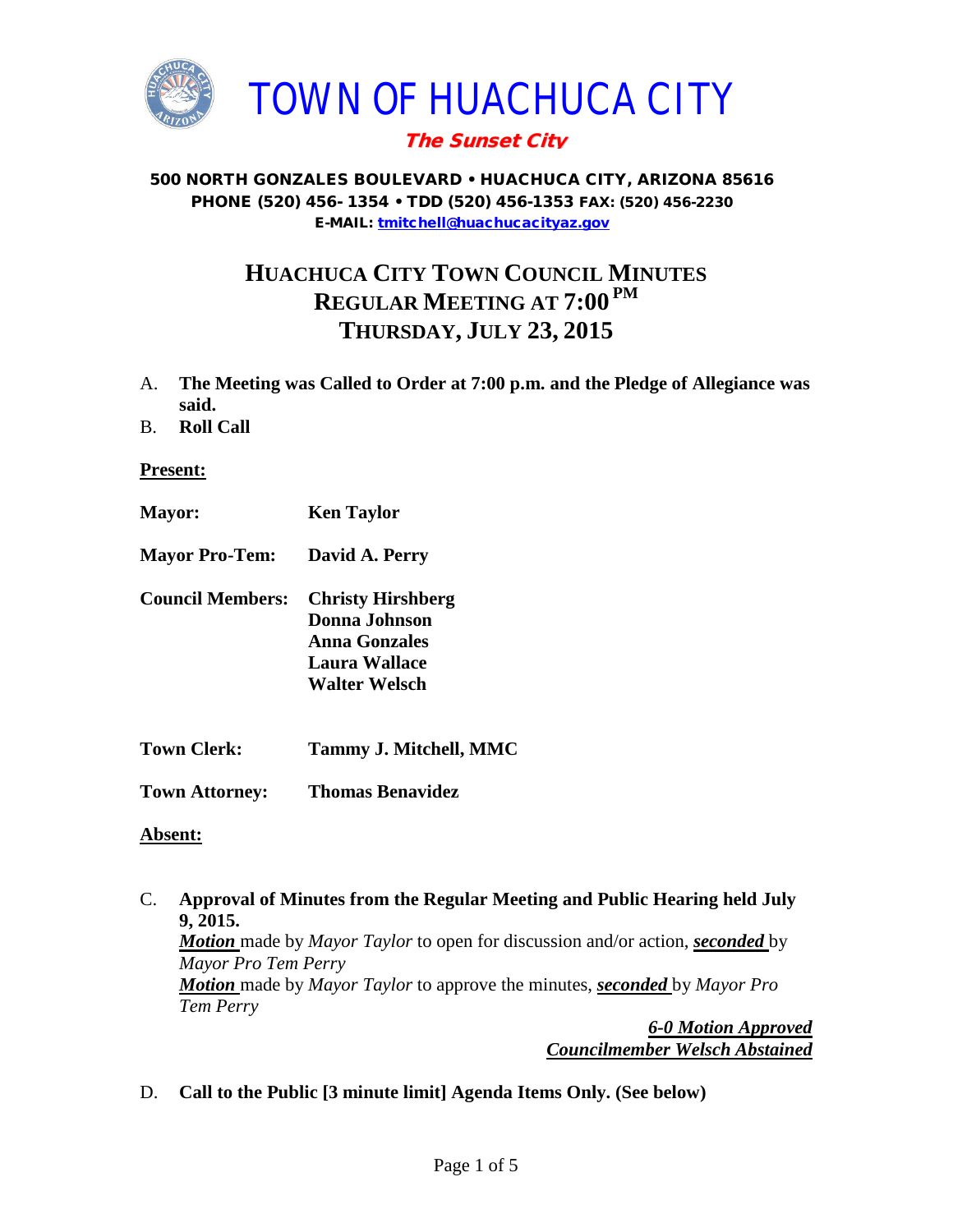- 1. Neil Josephson: Pertaining to landfill. Why is there no recycling? There are two roll offs filled with appliances, town code says we don't take those. Why there is a roll off filled with tires?
- 2. Johann Wallace: Raising Tipping fees. As a resident, I get a free dump with my water bill. It may be a good idea to start charging residents with a water bill a small fee.

## E. **Reports by Council Members and Officers**

- 1. *Councilmember Welsch - Library/Senior Center***-**. Councilmember Welsch said there are some concerns this year of not enough donations for the Back to School Fair. Director Kelly is asking for any donations so we can be sure all the children receive supplies.
- 2. *Councilmember Gonzales***–** *Planning and Zoning-* P&Z Member Wallace gave an update on the meeting. They are reviewing the two options that they came up with. And the options that Dr. Johnson has stated. The commissioners are also looking into the asphalt and decomposed granite. Member Wallace stated they are also going through the ten year plan so we can get that approve and moved forward.
- 3. *Councilmember Wallace* **–** *Parks and Recreation***-**.Councilmember Wallace stated that the Summer Program ends next Friday. Councilmember Wallace said this program gives the kids something to do for the summer and keeps them active. There is still an opening on the Parks and Rec's Board if anyone is interested. Starting in September is our annual Home Based Business Expo. We will have more information like the location as soon as we have it. In the past we had it in the school gym, but we will let you know.
- 4. *Councilmember Johnson – Public Safety-*Councilmember Johnson stated in your packets is the police report you can read it. Also, the Animal Shelter is hard at work and busy. We need some work done on the facility and are looking for donations and grants to fund us up to full capacity.
- 5. *Mayor Pro Tem Perry Public Works-* Mayor Pro Tem Perry stated the Public Works Dept. is hitting the grass and weeds hard to beat the monsoons. We have purchased a new lawn mower. The Landfill is working on updating the scales. Supervisor Brown came in and explained the problems and cost of the scales.

Councilmember Perry explained that we had a surprise inspection from ADEQ and we passed with flying colors. ADEQ stated the landfill looks the best it has in a long time and can tell we are trying to contain the amount of blowing dirt.

- 6. *Councilmember Hirshberg***–** *Finance-*.Councilmember Hirshberg said we will be passing the budget for the 2015-2016 fiscal years. We had all the required public meeting and workshops and are ready to pass it.
- 7. *Mayor Taylor-*Mayo*r* Taylor has no report at this time.
- 8. *Tammy Mitchell – Town Clerk's Report-*Clerk Mitchell reported.
- F. **Unfinished Business:** 
	- 1. **None**
- G. **New Business**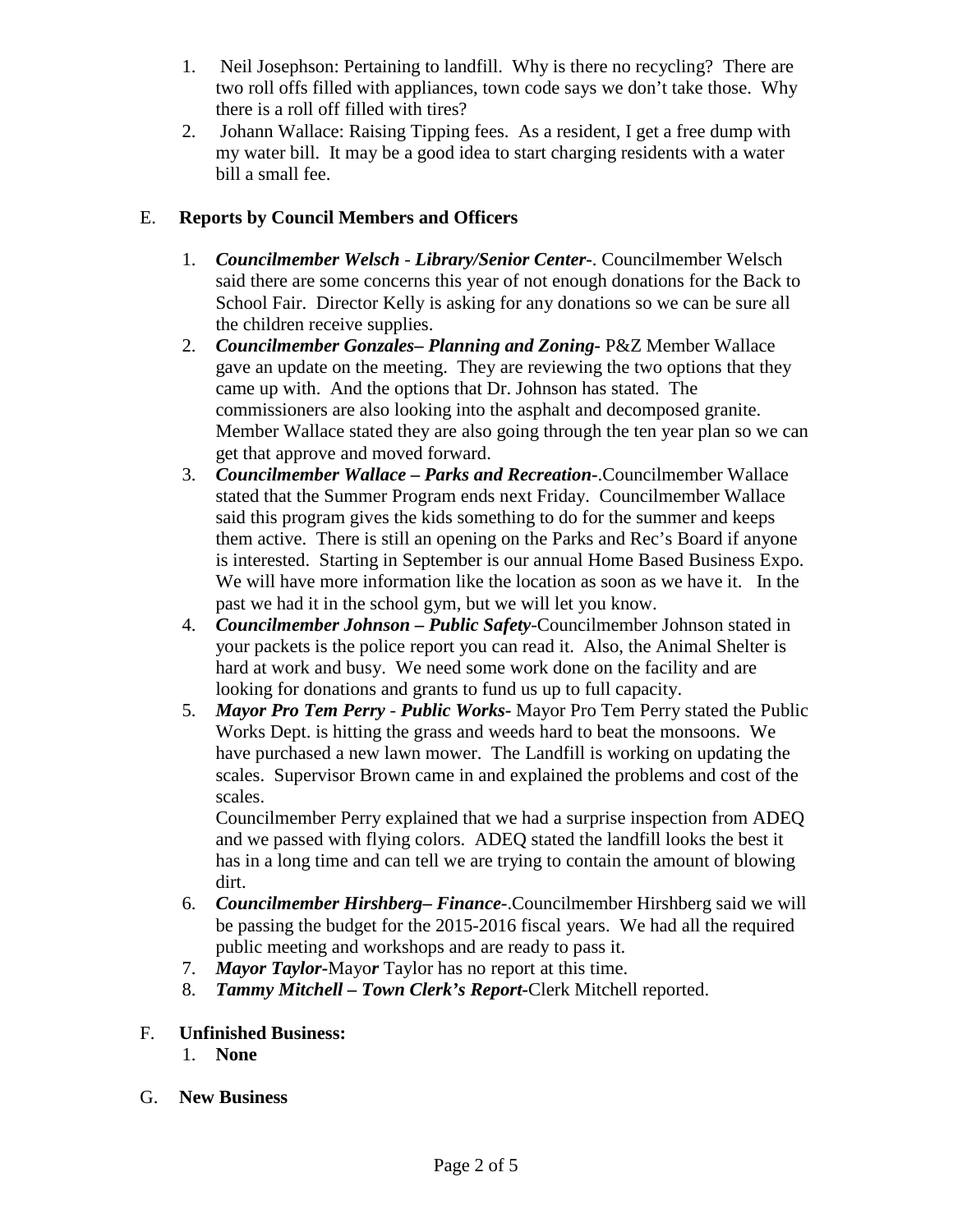### 1. **Discussion and/or Action [Mayor Taylor]: Adopting the 2015-2016 Budget of \$4,718,804**

*Motion* made by *Mayor Taylor* to open for Discussion and/or Action, *seconded* by *Mayor Pro Tem Perry*

*Motion* made by *Mayor Taylor* to approve the 2015-2016 Budget of 4,718,804, *seconded* by *Mayor Pro Tem Perry*

*7-0 Motion Approved*

2. **Discussion and/or Action [Mayor Taylor]: Passing Resolution 2015-09, A Resolution by the Mayor and Common Council of the Town of Huachuca City, Cochise County, Arizona to Authorize for the city's Fiscal Year 2015-2016 The Primary ax Rate of .7562 for Every \$100.00 of Assessed Value.**

*Motion* made by *Mayor Taylor* to open for Discussion and/or Action, *seconded* by *Mayor Pro Tem Perry*

*Motion* made by *Mayor Taylor* to adopt Resolution 2015-09, *seconded* by *Mayor Pro Tem Perry*

## *7-0 Motion Approved*

3. **Discussion and/or Action [Mayor Taylor]: 2st Reading of Adopting Ordinance 2015-03, an Ordinance of the Mayor and Town Council of the Town of Huachuca City, Cochise County, Arizona, Amending the Town Code, Title 2, Chapter 2.85 "Town Facility Use Policy" and Title 10 Chapter 10.30 "Parks" Concerning Use of Town Parks and Recreation and Other Town Facilities and Adding Provisions for Adopting Fees for Using the Facilities add the Town's Bus Service.** 

*Motion* made by *Mayor Taylor* to open for Discussion and/or Action, *seconded* by *Councilmember Wallace*

*Motion* made by *Mayor Taylor* to adopt Ordinance 2015-03, *seconded* by *Councilmember Wallace*

> *6-0 Motion Approved Councilmember Johnson Voting Nay*

4. **Discussion and/or Action [Mayor Pro Tem Perry]: Landfill Supervisor Brown on scale for Landfill.**

*Motion* made by *Mayor Pro Tem Perry* to open for Discussion and/or Action, *seconded* by *Mayor Taylor*

*Motion* made by *Mayor Pro Tem Perry* table item until end of the meeting, seconded by *Mayor Taylor*

*Motion* made by *Mayor Pro Tem Perry* to authorize Mettle Toledo Option #3 , *seconded* by *Councilmember Wallace*

*7-0 Motion Approved*

5. **Discussion and/or Action [Mayor Taylor]: On Raising Tipping Fees.** *Motion* made by *Mayor Taylor* to open for Discussion and/or Action, *seconded* by *Mayor Pro Tem Perry*

*Motion* made by *Mayor Pro Tem Perry* to direct staff to look at clarifying the fee schedule and garbage situation, *seconded* by *Councilmember Welsch*

*7-0 Motion Approved*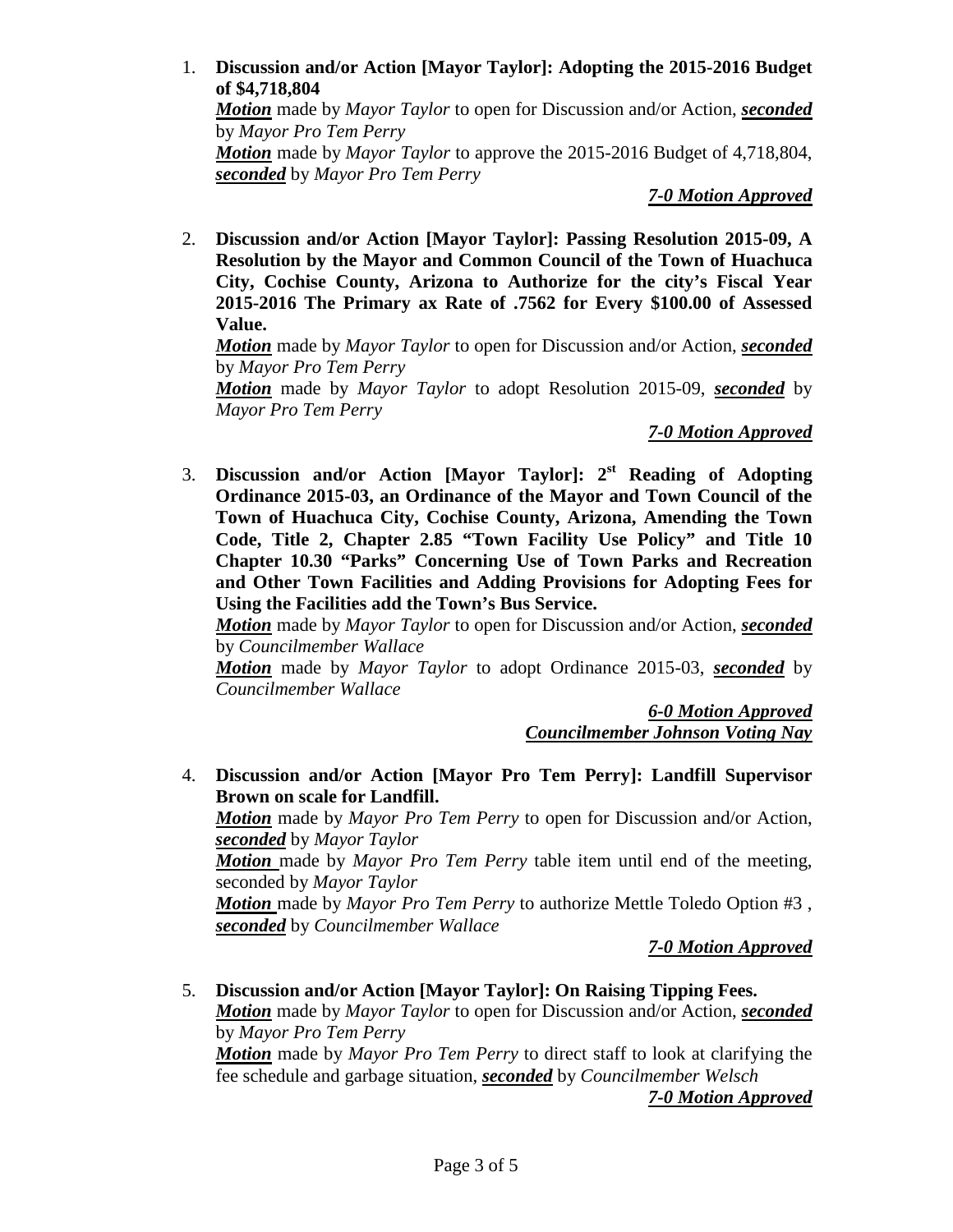6. **Discussion and/or Action [Mayor Taylor]: League of City and Towns Resolution Committee.** 

*Motion* made by *Mayor Taylor* to open for Discussion and/or Action, *seconded* by *Councilmember Wallace*

*No Action*

7. **Discussion and/or Action [Mayor Taylor]: On Expiration Town Attorney's Contract of a City Attorney.** *Motion* made by *Mayor Taylor* to open for Discussion and/or Action, *seconded*  by *Councilmember Johnson*

*No Action* 

8. **Discussion and/or Action [Mayor Taylor]: Notice of meetings to Council Members, Special Considerations.** *Motion* made by *Mayor Taylor* to open for Discussion and/or Action, *seconded*  by *Mayor Pro Tem Perry*

*No Action*

H. **Payment Approval Report in the amount of \$109,470.00** *Motion* made by *Mayor Taylor* to open for discussion and/or action, *seconded* by *Councilmember Hirshberg Motion* made by *Mayor Taylor* to approve the payment report, *seconded* by *Councilmember Johnson*

*7-0 Motion Approved*

- I. **Call to the Public: [3 min. limit] ARS38-431-01 Public body may make an open call to the public during a public meeting, subject to reasonable time, place and manner restrictions, to allow individuals to address the public body on any issue within the jurisdiction of the public body. At the conclusion of an open call to the public, individual members of the public body may respond to criticism made by those who have addressed the public body, may ask staff to review a matter or may ask that a matter be put on a future agenda. However, members of the public body shall not discuss or take legal action on matters raised during an open call to the public unless the matters are properly noticed for discussion and legal action.**
- J. **Discussion and/or Action [Town Clerk]: Items to be placed on the next agenda**
	- 1. **Discussion and/or Action [Mayor Taylor]: On Raising Tipping Fees with clarification**
	- 2. **Discussion and/or Action [Councilmember Wallace]: Updates on Investments**
- K. **Adjournment (8:36 PM)** *Motion* made by *Mayor Taylor* to adjourn, *seconded* by *Mayor Pro Tem Perry 7-0 Motion Approved*

Approved by Mayor Taylor on August 13, 2015